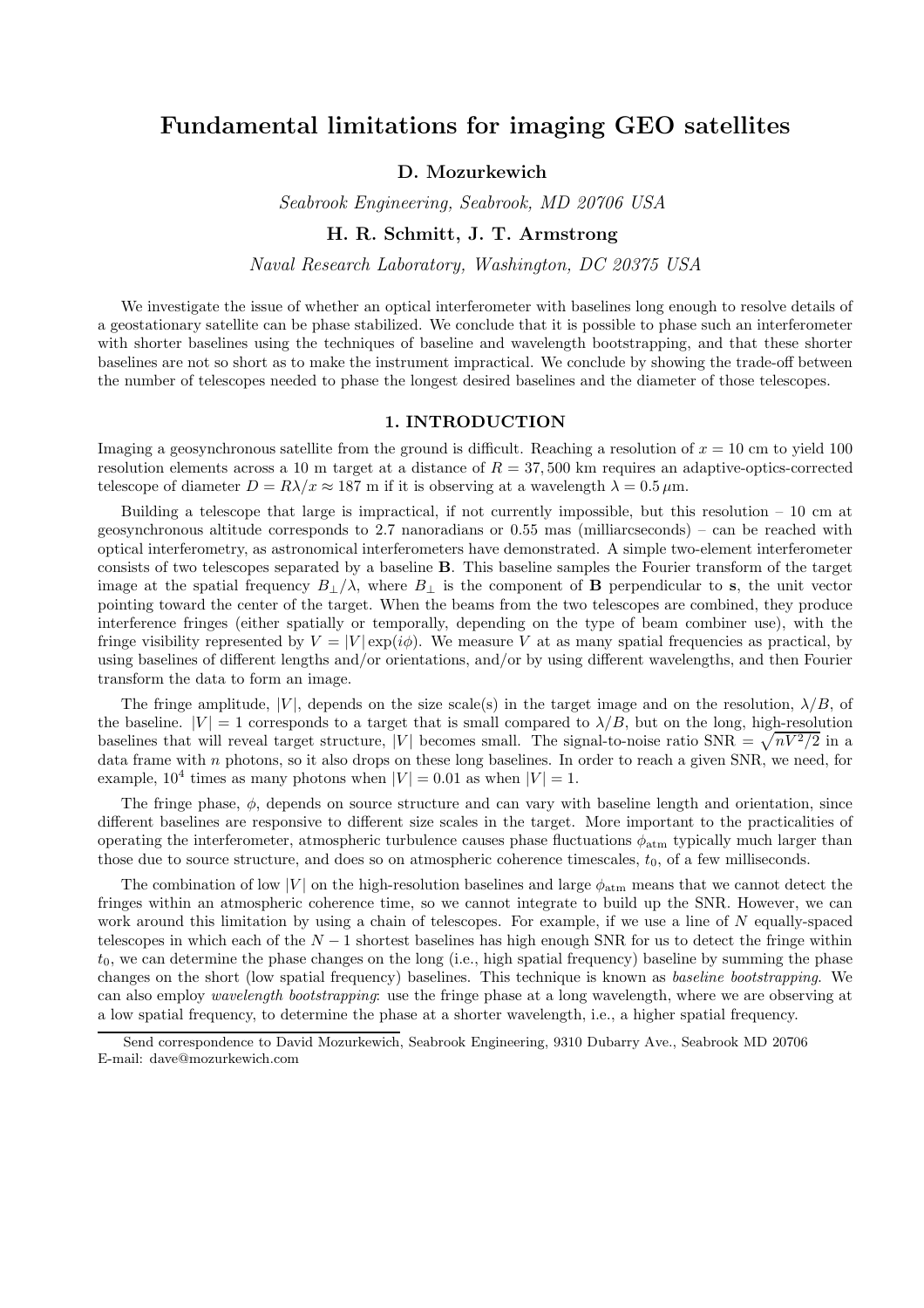Thus we need an array of multiple telescopes to keep the interferometer – and the long baselines in particular – in phase. Clearly, the size,  $D$ , of the individual telescopes and the number, N, of telescopes needed to make the baseline chain must be traded against one another to produce an interferometer with the desired resolution and sensitivity. In this paper, we work through the sensitivity and phase transfer error issues to produce a relationship between D and N.

Section 2 presents our assumptions about the instrument design, target brightness and photometric throughput. In Section 3 we describe the fringe visibilities and photon fluxes that the geosatellite imaging problem presents to us. Section 4 describes the contributions of photon noise and atmospheric turbulence to the overall phase errors. In Section 5 we describe how we translate these error contributions into constraints on the diameter of the telescopes in the array in the case of a five-telescope circular array. Finally, in Section 6 we extend those results to the trade-off between telescope size and telescope number.

#### 2. ASSUMPTIONS

The overall instrumental configuration that we assume is an interferometer that uses both baseline bootstrapping and wavelength bootstrapping, with telescopes equipped with adaptive optics. Our configuration tracks fringes at near-infrared wavelengths, but that does its imaging at visible wavelengths in order to keep the baselines short. We consider both linear and circular configurations of N telescopes [1], [2]. The phase-tracking infrared beam combiner uses pairwise combination, as opposed to all-on-one combination.

Our array is located at a fairly good site with a Fried parameter  $r_0 = 10$  cm and a wind speed  $v_w = 10 \,\text{m s}^{-1}$ . We assume the current state of the art for data processing. If new techniques become available, for example a way to determine the atmospheric phase without detecting fringes, similar performance could be achieved with significantly smaller telescopes.

Since we are more interested in what should be possible rather than what is easy to build, we assume fairly aggressive requirements for the Strehl ratio of the adaptive optics system and for system throughput. We assume the wavefront has  $\sigma_{\text{WF}} = 0.122 \,\mu\text{m}$  error after the adaptive optics system. The Strehl ratio varies as  $S = \exp[-(2\pi\sigma_{\rm WF}/\lambda)^2]$  giving  $S = 0.4$  at  $\lambda = 0.8 \,\mu$ m. We assume a total system throughput  $T = 0.33$  (not including the Strehl ratio), based on assumptions for detector quantum efficiency  $(Q = 0.7)$ , size of the telescopes' central obstruction (10% of light lost), coupling to a single-mode fiber (80% efficiency), and reflection losses (67%) efficiency, based on 98% reflectivity at 20 surfaces in the optical train).

Both read noise and sky background will be negligible. In regard to read noise, we assume a 5 ms frame rate and 50 spectral channels in each of the two beam combiner outputs, which gives 20,000 reads per second. For a 1.5 meter telescope, read noise will equal photon noise when the read noise is 6 electrons rms in the infrared K band. HgCdTe avalanche photodiodes are currently about 1 electron rms across the entire near infrared. We can safely assume that by the time this instrument is built, performance will be limited by photon noise.

The comprehensive discussion of the background radiation sources affecting astronomical observations is Leinert et al. [3]. Converting to a consistent set of units, the sky brightness in  $K$  and  $H$  are both about magnitude 13.5 for a one square arc second field of view. The background decreases 2 to 3 magnitudes at J and another 5 magnitudes or more into the visible. Of necessity, these are approximate, varying with time and site, but are small enough they can be ignored in our present context.

Finally, in order to estimate the dependence of our results on these requirements, we repeat the analysis with one third the system throughput.

# 3. FRINGE VISIBILITY AND PHOTOMETRY

In order to model the detectability of the interference fringes for tracking on the short baselines and for taking data on the long baselines that characterize details of the target, we need to estimate the fringe SNR. Since the SNR is proportional to |V| and |V| decreases as the baseline length B increases, the magnitude of  $|V|$  on the short baselines determines the number of telescopes needed to phase the array, while the magnitude of  $|V|$  on the longest baseline determines how long we must integrate in order to generate an image.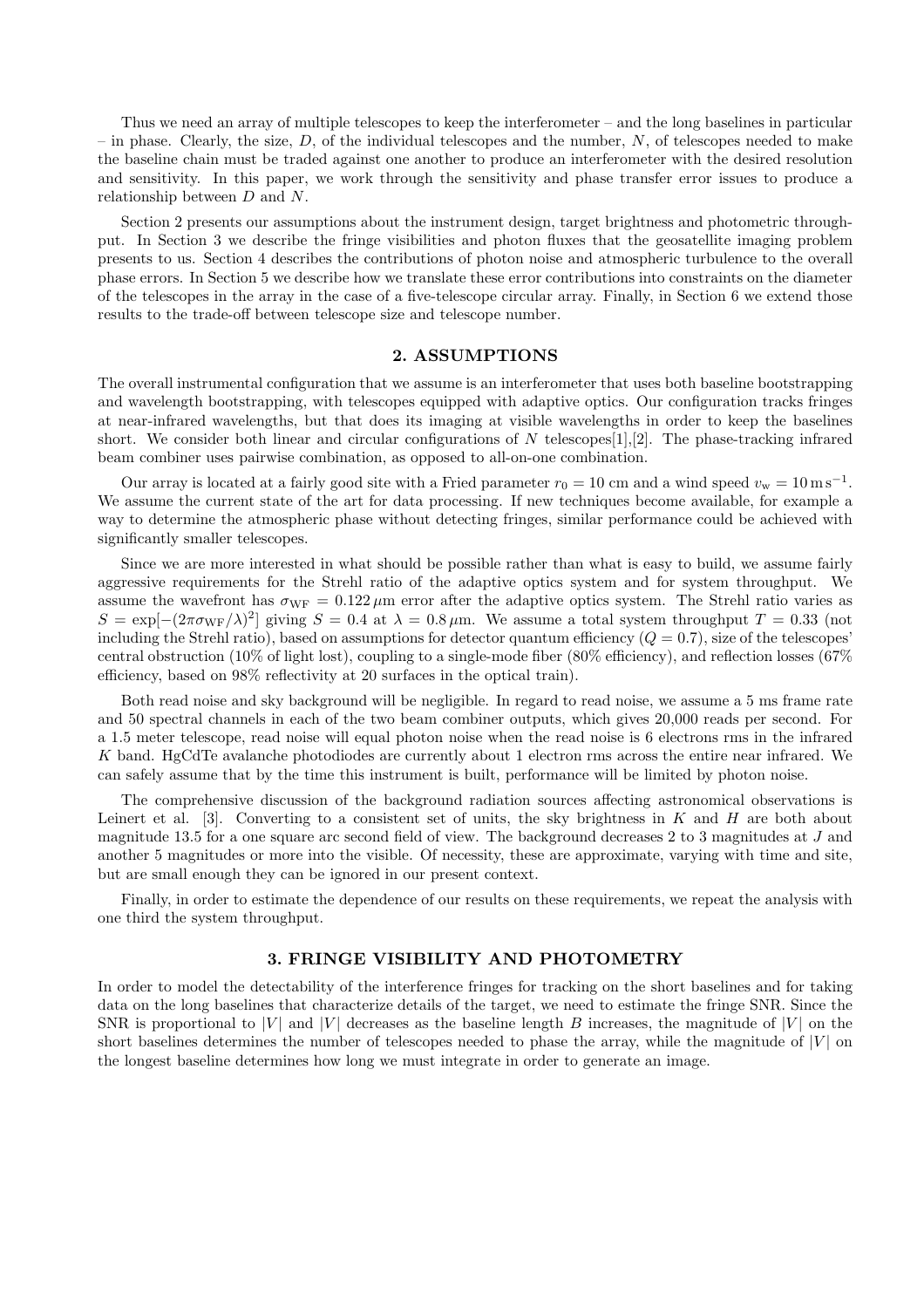



Figure 1 Simulated fringe visibility amplitudes as a function of baseline length at  $\lambda = 0.550 \,\mu \mathrm{m}$  for a Lockheed-Martin A2100 bus. Each trace is the visibility for a different azimuth.

Figure 2 Envelopes of the A2100 model visibilities shown in Fig. 1 (upper two curves), and visibilities of a 10 m uniform disk (lower curve). In the text, the upper two curves are referred to as the high- $|V|$ and low- $|V|$  models.

In order to estimate the target fringe visibility, we used imaging simulations of an A2100 bus from the DARPA deep space imaging workshop. Figure 1 shows the visibilities for this model, observed on baselines out to 160 m at  $\lambda = 0.55 \,\mu\text{m}$ . Each trace corresponds to a different azimuth. To simplify our analysis, we used the upper and lower envelopes of these visibilities, as shown in the upper two curves in Fig. 2. In the discussion below, we refer to these curves as the high- $|V|$  and low- $|V|$  models and assumed the target is gray; that is, the visibility at other wavelengths can be obtained by multiplying the baseline by the ratio of wavelengths.

The lower curve in Fig. 2 shows the visibilities of a uniformly-bright disk target 10 m in diameter. Even though the overall size scales of the uniform disk and the A2100 model are similar, the A2100 model shows much higher visibilities even on baselines as short as 10 m. The reason for this difference is that the only high spatial frequency in the uniform disk is due to its edge, while the A2100 has abundant high-spatial-frequency structure due to the details of its structure.

Some discussions of phasing long-baseline interferometers have implicitly assumed a uniform disk as the target, which produces a fringe visibility that drops steeply with baseline length. These discussions have concluded that the baseline length needed to produce a fringe visibility strong enough to track within  $t_0$  is so short, and the resulting number of telescopes needed to produce the long baseline needed for high resolution is so large, that the accumulating phase errors along the chain of short baselines would make it impossible to keep the long baseline in phase. This figure demonstrates the importance of using a realistic target model in assessing the feasibility of interferometric imaging. Our discussion in this paper will show that phasing the long baselines is in fact practical.

The other variable that affects SNR is the number of photons,  $n$ , in the data frame. The photometric signal is given by

$$
n = F_0(\lambda) 10^{-0.4m_{\lambda}} \left(\frac{\lambda}{hc}\right) \left(\frac{\pi D^2}{4}\right) TQS(\lambda) \Delta \lambda, \tag{1}
$$

where  $F_0(\lambda)$  is the zero-magnitude flux and  $m_\lambda$  is the magnitude of the target, both at a given wavelength  $\lambda$ . The total bandwidth is  $\Delta\lambda$ . For fringe tracking with a pairwise beam combiner, we assume we use half the light from each of the two telescopes for fringe tracking, so those factors of 1/2 and 2 cancel. Using our assumed values for T and Q, a telescope diameter  $D = 1.5$  m, and a 5 ms integration time, we calculate the photon rates for four wavelength regimes shown in Table 1. We used a target brightness in the visual V band () of  $m_V = 11$ . For typical geosats, which are more reflective at infrared wavelengths, this implies  $m_{\lambda>1\mu m}=8$ . For each band,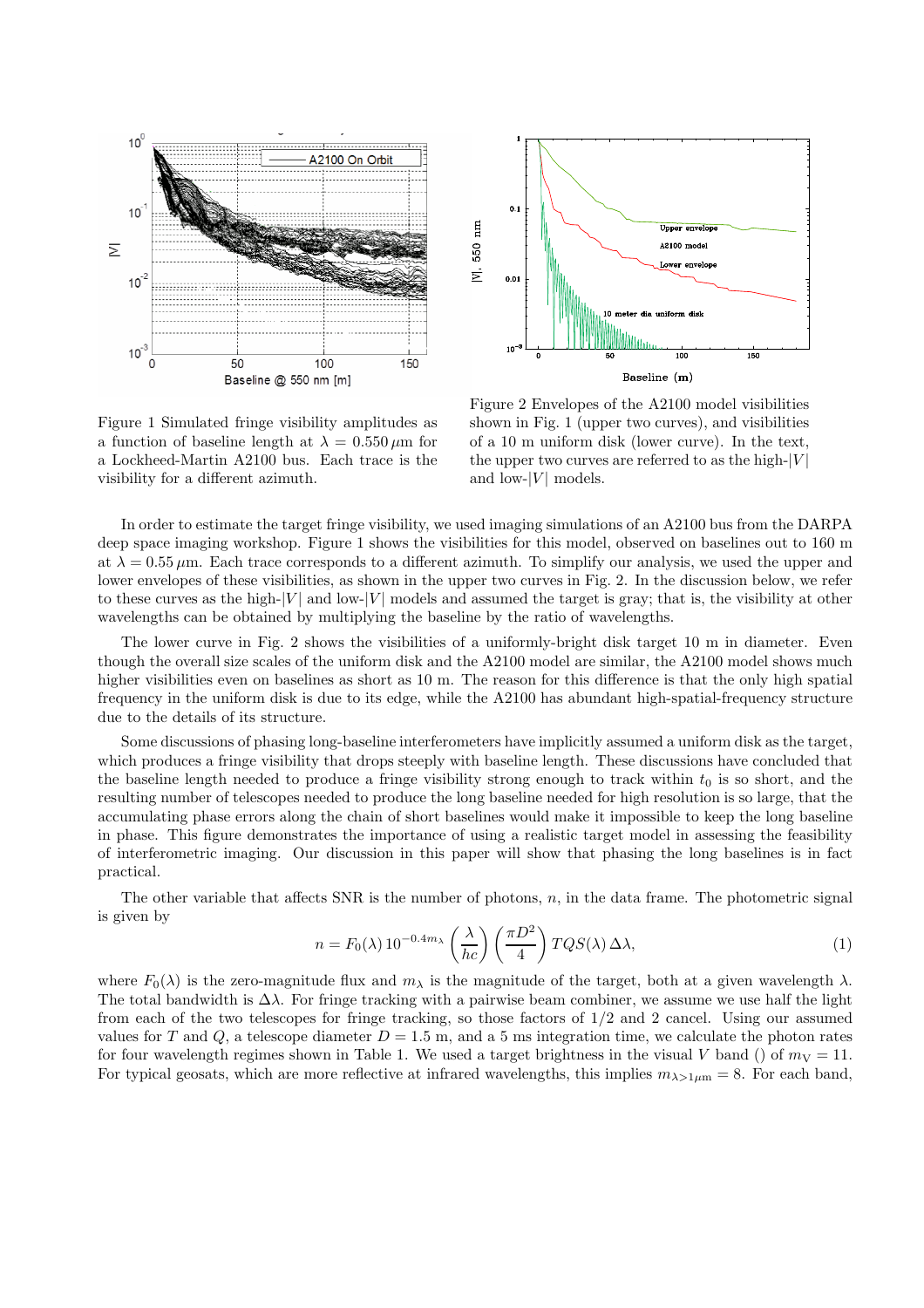Table 1. Photon rates per 5 ms for 1.5 m aperture

|         |      | Band $\lambda(\mu m)$ $\Delta\lambda(\mu m)$ | $F_0(\lambda)^a$        | $m\lambda$ | $S(\lambda)$ | $n(5$ ms) |
|---------|------|----------------------------------------------|-------------------------|------------|--------------|-----------|
| $V + R$ | 0.70 | 0.40                                         | $1.835 \times 10^{-8}$  | 11.0       | 0.313        | 950       |
|         | 1.25 | 0.24                                         | $2.963 \times 10^{-9}$  | 8.0        | 0.695        | 5825      |
| Н       | 1.65 | 0.28                                         | $1.216 \times 10^{-9}$  | 8.0        | 0.812        | 4300      |
| Κ       | 2.20 | 0.42                                         | $4.346 \times 10^{-10}$ | 8.0        | 0.889        | 3365      |

<sup>a</sup>0 magnitude flux in W m<sup>-2</sup>  $\mu$ m<sup>-1</sup>

we calculated the Strehl ratio with

$$
S(\lambda) = \exp\left[-(2\pi d_{\rm WF}/\lambda)^2\right],\tag{2}
$$

choosing  $d_{\text{WF}} = 0.12 \,\mu\text{m}$  as indicated above.

# 4. INTERFEROMETRIC NOISE

Having laid out our assumptions and calculated photon rates, we now need to consider two sources of noise that will affect our phase measurements and hence our ability to phase the array. Photon noise limits performance for short averaging times, while motion of the fringe due to the atmosphere dominates for long averages. Instrumental effects on the phase can be measured and corrected, so we will neglect them here.

#### 4.1. Phase error due to photon noise

Photon noise limits the accuracy to which we can measure the phase to no better than

$$
\sigma_{\phi, \text{phot}} = \left(\frac{2}{nt|V|^2}\right)^{1/2},\tag{3}
$$

where n is the number of photons detected per unit time, t is the integration time and  $|V|$  is the fringe amplitude. Since the phase is measured modulo  $2\pi$ , this uncertainty is meaningless for signals smaller than  $nt|V|^2/2 \approx 1$ . To allow us to convert between wavelengths, we express this uncertainty in terms of delay (i.e., path differences between the two arms of the interferometer) via

$$
\sigma_{d,\text{phot}} = \left(\frac{\lambda}{2\pi}\right) \left(\frac{2}{nt|V|^2}\right)^{1/2}.
$$
\n(4)

#### 4.2. Phase error due to atmospheric fringe motion

The second source of noise is systematic motion of the fringe, which is dominated by density fluctuations along the line of sight due to the Earth's turbulent atmosphere. The expected difference between two phases at times separated by t is

$$
\sigma_{\phi \text{ atm}}^2 = 2\left(\frac{t}{t_0}\right)^{5/3},\tag{5}
$$

where  $t_0 = 0.314r_0/v$  is the atmospheric coherence time,  $r_0$  is Fried's parameter and v is the wind speed. The coherence time is defined for a single line of sight through the atmosphere; the leading factor of two accounts for the interferometer measuring the phase difference between two paths. Normally,  $t_0$  and  $r_0$  are quoted for a wavelength of 0.5  $\mu$ m; for other wavelengths,  $\sigma_{\phi \text{atm}}$  must be scaled by the ratio of the wavelengths. Of course, since the amplitude of the turbulence and the wind speed will vary along the line of sight, Eq. 5 uses an appropriately weighted wind speed.

In practice, the structure function overestimates the high-frequency components of the fringe motion since an aperture of diameter D reduces the power at frequencies higher than  $\sim v/D$ . This effect is shown in Fig. 3,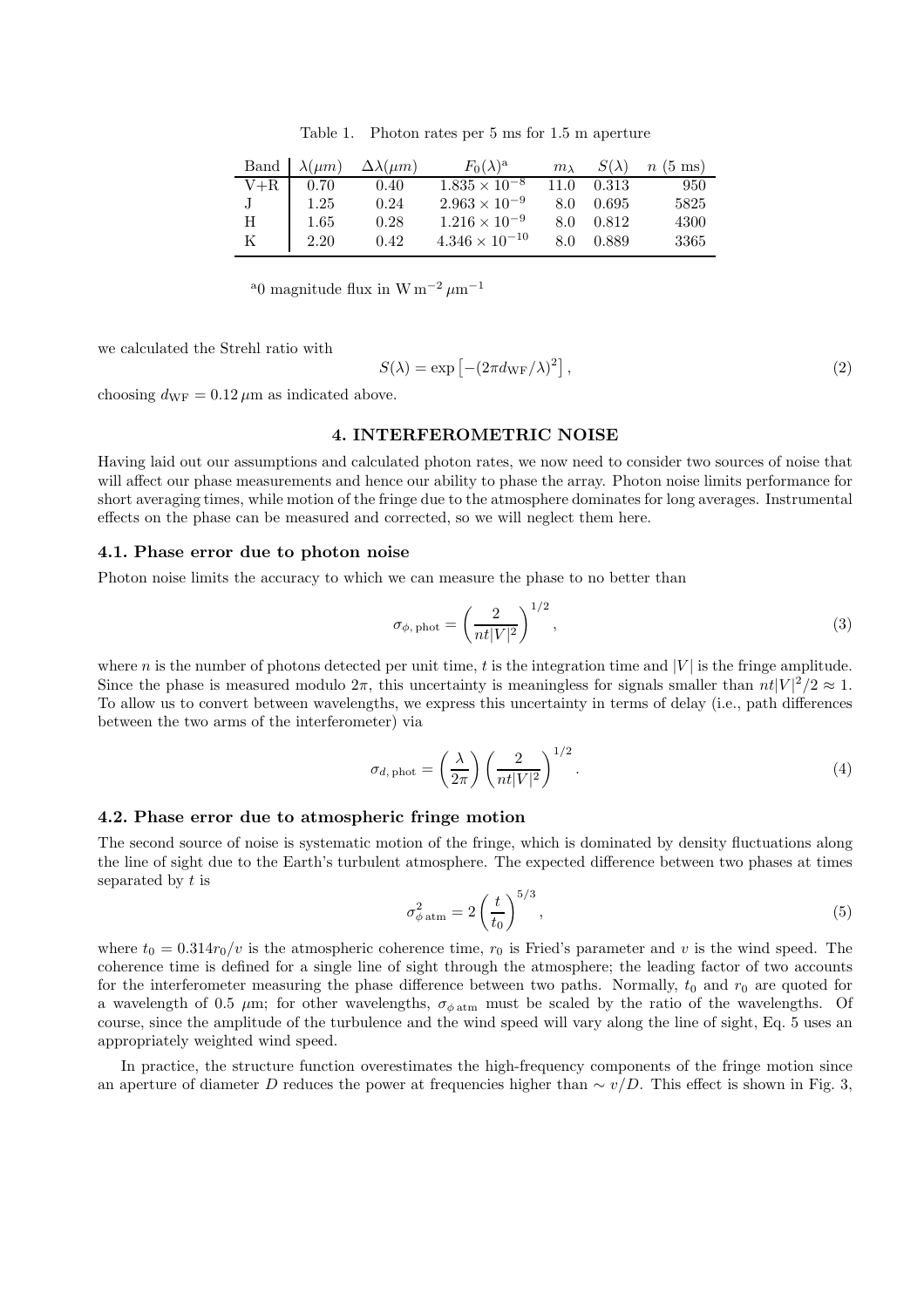

Figure 3 Fringe motion due to atmospheric turbulence for aperture diameters of 1 cm (red curve) and 1 m (blue curve). The data were generated with a simulated phase screen.

in which we show simulated delay variations due to a phase screen passing over a 1 cm aperture (red curve) and a 1 m aperture (blue curve). The delay measured by the larger aperture is missing all the high-frequency variations, but it is not just a smoothed version of the small-aperture delay. The larger aperture averages the phase screen in two dimensions. Since the phase screen is rarely symmetric perpendicular to the direction of the wind, the large-aperture phase can be systematically offset from that measured by the small aperture for significant periods of time.

Even though aperture averaging has a significant effect on the smoothness of the phase variations, the structure function, Eq. 5, is dominated by low-frequency variations so the effect of aperture averaging on averaging time is small. To take advantage of this smoothness, we need to adopt a Bayesian approach, using continuity and smoothness for priors, to search for a model which uses as few parameters as possible to give the delay with sufficient accuracy at all times.

There are several choices for the model; for this work, we use a purely heuristic approach and adopt a cubic spline to enforce continuity and smoothness. We keep the frame rates short enough to freeze the fringe motion: 2 to 4 ms for the visible and 5 to 10 ms for the infrared. Then we place a spline node every  $n<sup>th</sup>$  frame and use maximum-likelihood estimation to determine the delay at each node by comparing the value of the spline for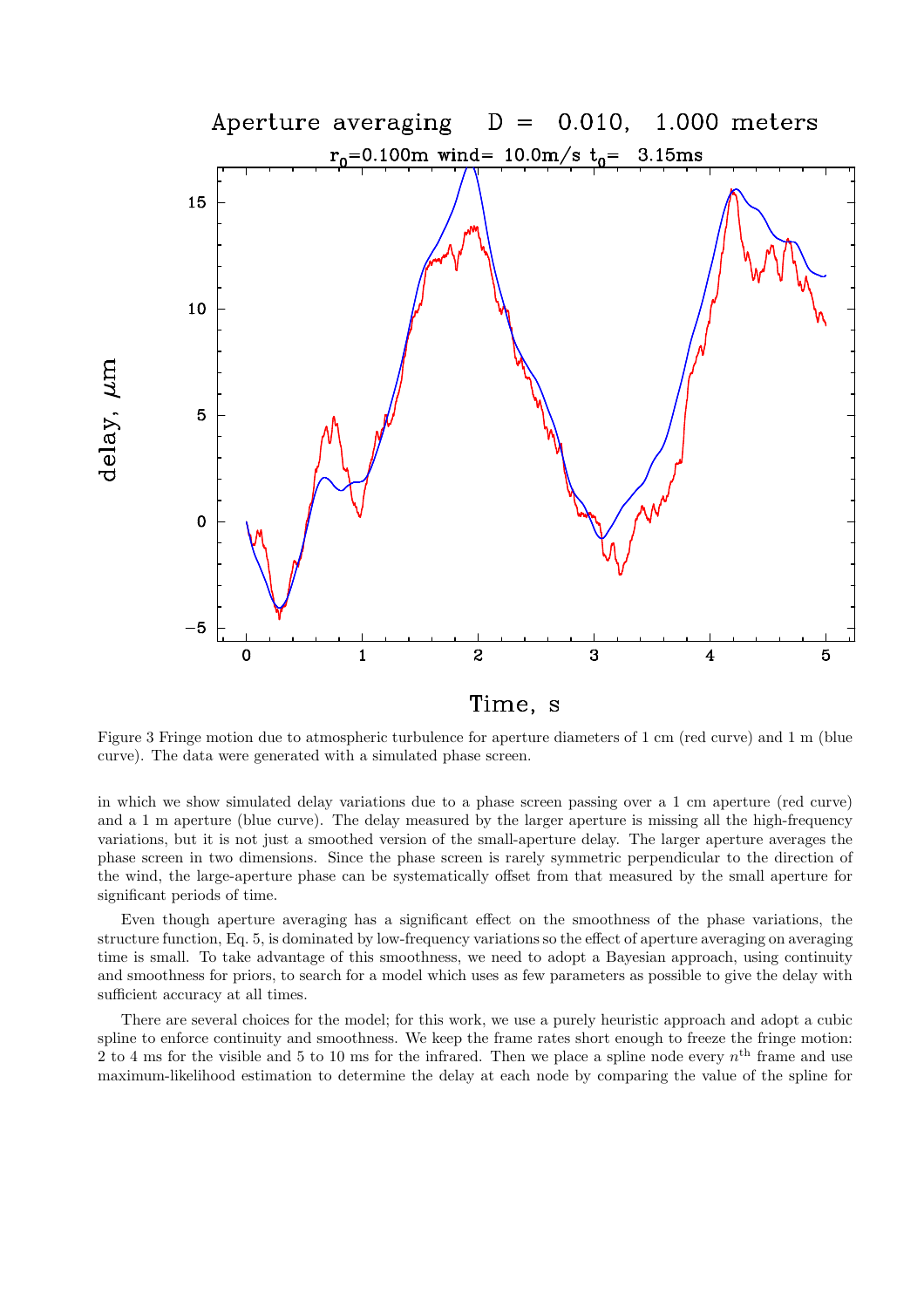

Figure 4 Model fitting of delay variations seen with a 15 cm diameter aperture. The simulated delays are shown in black in the upper panel. A cubic spline is fit to the data at the nodes, which are spaced by 50 ms (red). The resulting spline is shown in green (hidden by the data). The lower panel shows the residual between the data and the spline fit.



Figure 5 Model fitting of delay variations seen with a 1.0 m diameter aperture. Data, nodes, spline fit, and residuals are as in Fig. 4. Both figures were generated using the same phase screen but note that the fit to the larger aperture data is nearly an order of magnitude better than the fit to the smallaperture data even though both models have the same node spacing.

Table 2. Parameters for power law fit to  $\sigma_{d, \text{atm}}(\text{SNR})$ 

| D(m) | $A$ (nm) | h    |
|------|----------|------|
| 0.50 | 53.5     | 0.85 |
| 1.00 | 43.6     | 0.85 |
| 1.50 | 37.5     | 0.81 |
| 2.00 | 35.6     | 0.81 |

each frame to the data. Examples of the results of applying this procedure to our simulated data are shown in Figs. 4 and 5 for a 15 cm aperture and a 1.0 m aperture, respectively. In both cases, we used node spacings of 50 ms. The fit to larger aperture data has significantly better performance.

We performed this procedure with varying values of fringe SNR (i.e., due to photon noise in a 5 ms frame) and with varying node spacings, from 5 ms to 5 s. The resulting rms of the residuals,  $\sigma_{d, \text{atm}}$ , is shown for a range of cases in Fig. 6. We see that across a wide range fringe SNR, the best-performing models have node spacings between 50 and 200 ms, where the contributions to the delay uncertainty from photon noise and unmodeled atmospheric phase fluctuations are roughly equal. From these results, we read the relationship between SNR and the minimum delay uncertainty. That relationship, displayed in Fig. 7, can be fit by a power law,

$$
\sigma_{d, \text{atm}} = A(\lambda/\text{SNR})^b,\tag{6}
$$

where the units of A are nm and the units of  $\lambda$  are  $\mu$ m. Finally, we repeated this procedure for different aperture sizes D, with the resulting power law parameters summarized in Table 2.

To complete the estimation of the atmospheric delay error, we proceed as follows:

- 1. For a specified baseline B and wavelength  $\lambda$ , read the visibility amplitude for either the high- $|V|$  or low- $|V|$ model from Fig. 2, adjusting the baseline length for the observing wavelength  $\lambda$  via  $B(0.55\mu\text{m}/\lambda)$ .
- 2. Read the count rate n from the last column of Table 1 and scale it to the appropriate telescope diameter.
- 3. Calculate the SNR with SNR =  $\sqrt{n|V|^2/2}$ .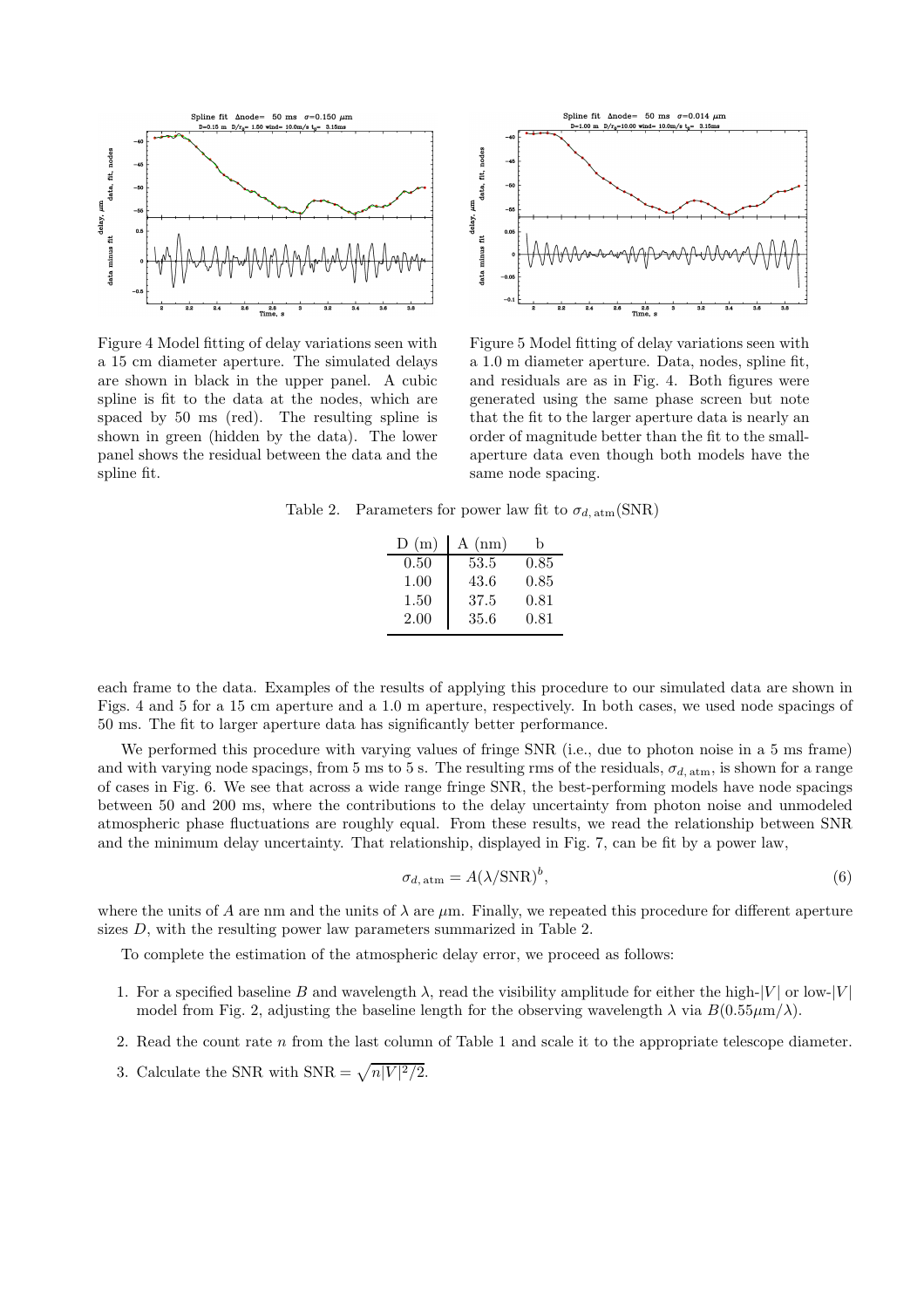

Node spacing, seconds

Figure 6 The rms uncertainty,  $\sigma_{d, \text{atm}}$ , in spline fits to atmospherically-induced delay variations as a function of spline node spacing, for various levels of fringe SNR. Each curve corresponds to a different value of the SNR in a 5 ms frame, with the lowest curve being for  $SNR = 8 (\sigma_{d, phot} = 32 \text{ nm})$  and the highest for  $SNR = 1 (259 \text{ nm}).$ 

4. Calculate the delay uncertainty  $\sigma_{d, \text{atm}}$  from Eq. 6 with the coefficients from Table 2.

The results can be presented in different ways. In Fig. 8, the uncertainty is shown as a function of baseline length in each of the four spectral bands. This calculation used a pair of 1.5-meter diameter telescopes and the low- $|V|$  model. As expected, the visible band performs worst. In the infrared, the band with the highest count rates (J, the 1.13 – 1.37  $\mu$ m band) performs the best: the higher visibility at longer wavelengths roughly compensates for the higher SNR required at those wavelengths to achieve the same delay precision.

Fig. 9 compares performance for different telescope apertures.

### 5. PHASE-TRANSFER ERROR BUDGET

After measuring the phase on each of the short baselines at the fringe tracking wavelength, we need to transfer those phases to the long baselines at the imaging wavelength. In this section, we discuss the uncertainties in this procedure and give a simple error budget.

During a coherent integration, the fringe is blurred by phase errors. We can write the fringe as

$$
V = V_0 \exp(i\phi) \exp(i\epsilon), \tag{7}
$$

where  $\phi$  is the phase we want to measure and  $\epsilon$  is the phase noise. Assuming that the phase error distribution is symmetric about zero, only variations in the component of V parallel to the fringe phasor  $V_0 \exp(i\phi)$  will change |V| and hence change the SNR. Thus, without loss of generality, we set  $\phi = 0$ , so the instantaneous value of |V| is given by

$$
|V| = V_0 \cos(\epsilon). \tag{8}
$$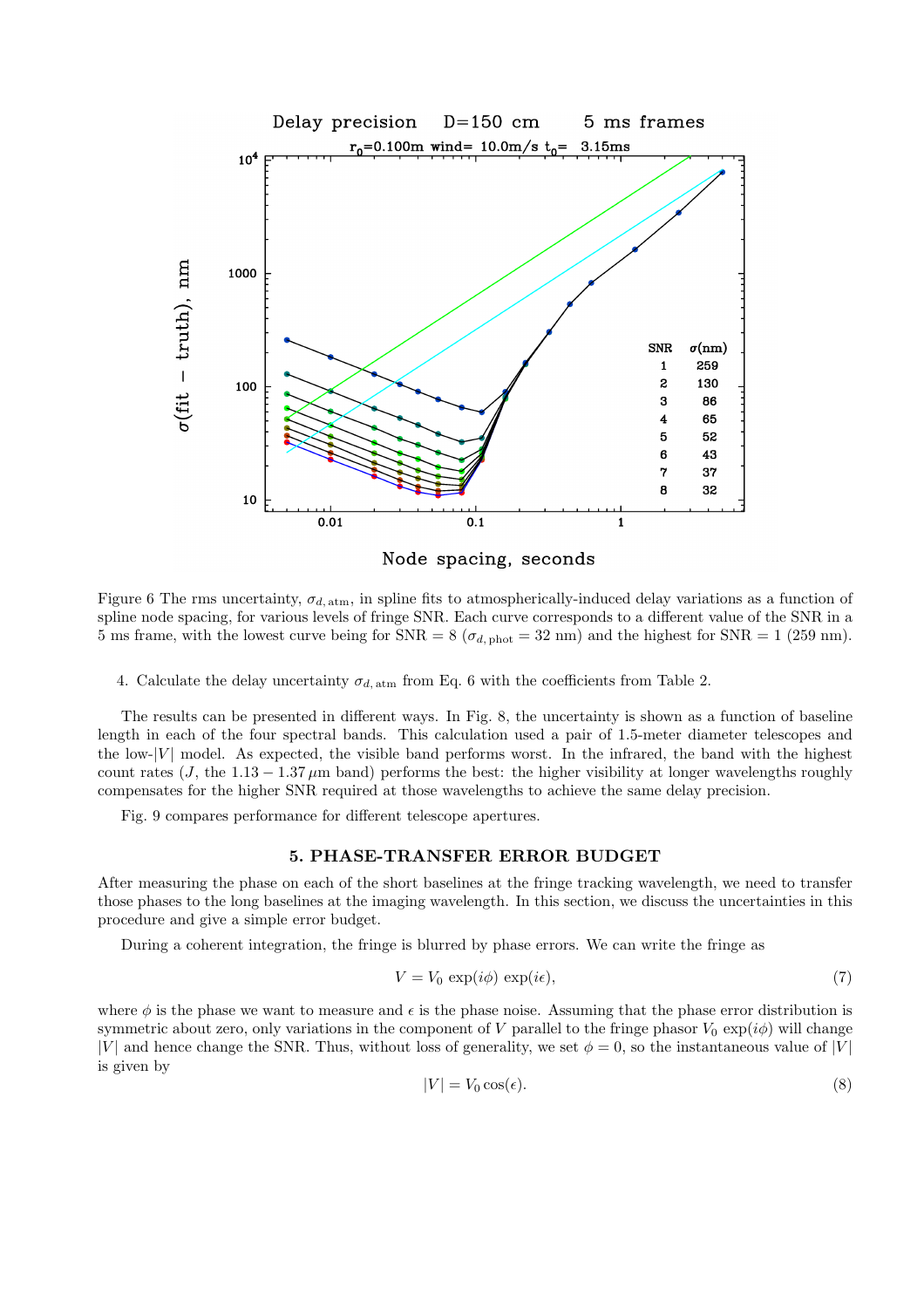

Figure 7 The variation of  $\sigma_{d, \text{atm}}$  with fringe SNR in the case of a 1.5 m aperture. The curve is a power law fit.



Figure 8 Single baseline delay uncertainty for a 1.5 m aperture, as a function of baseline length for the low- $|V|$  model. The four curves indicate the four spectral bands: red is visual  $(0.70 \,\mu\text{m})$ , orange is 1.25  $\mu$ m, green is 1.65 $\mu$ m and blue is 2.20 $\mu$ m.



Figure 9 Single baseline delay uncertainty for the  $H$  spectral band, as a function of baseline length for the low- $|V|$  model. The four curves are for four aperture sizes ranging from 0.5 m (upper curve) to 2.0 m (lower curve).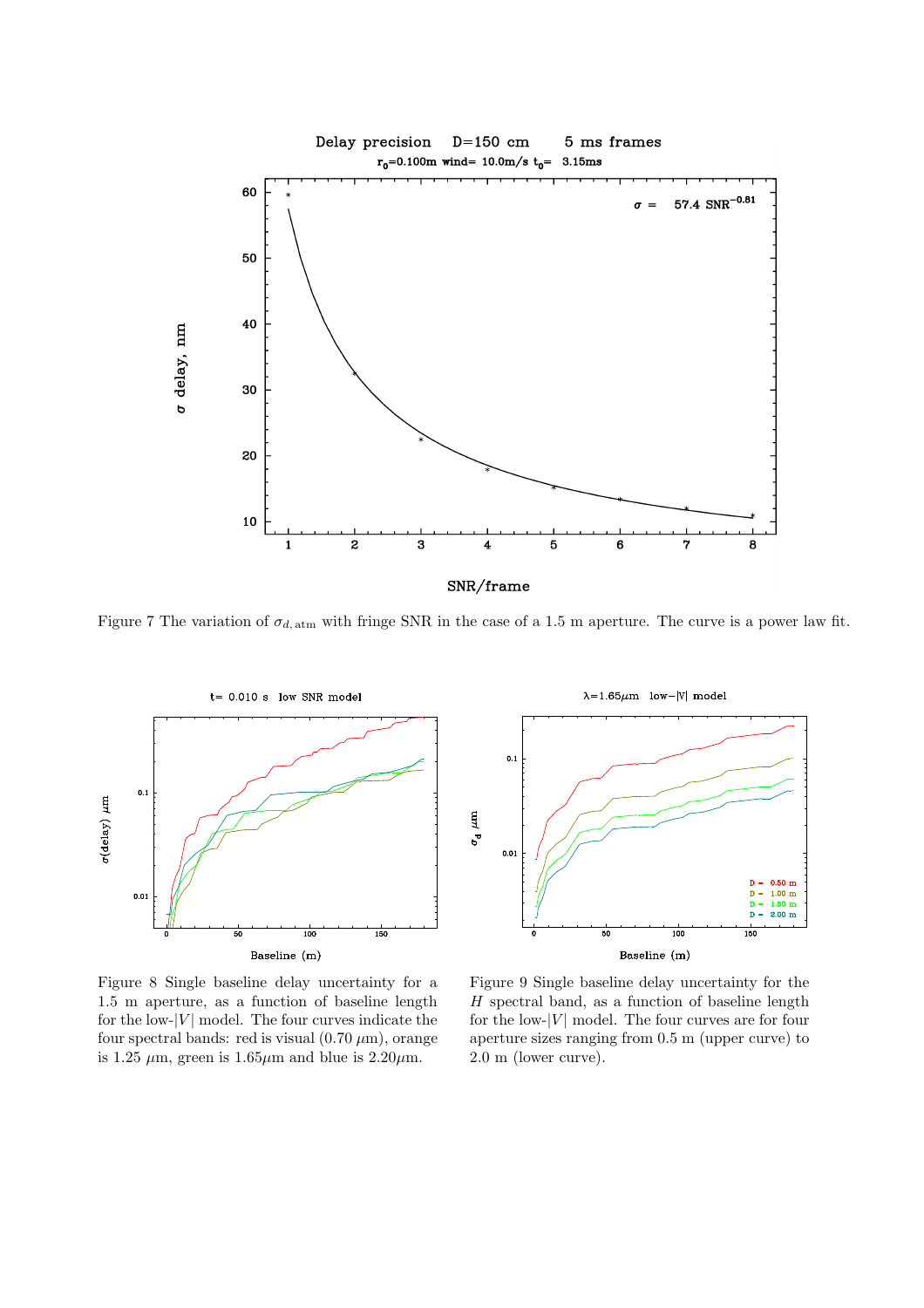Expanding the cosine and averaging over the error distribution gives

$$
\langle |V| \rangle = V_0 \langle 1 - \frac{\epsilon^2}{2} \rangle = V_0 \left( 1 - \frac{\sigma_\phi^2}{2} \right) = V_0 \exp(-\sigma_\phi^2 / 2). \tag{9}
$$

For Gaussian noise, it is easy to show numerically that this approximation is good for  $\sigma_{\phi}$  as large as 3. The time needed to achieve a specific SNR is proportional to  $|V|^{-2} = \exp(\sigma_{\phi}^2)$ .

Error propagation for baseline bootstrapping is relatively straightforward. For a linear array of  $N$  evenlyspaced telescopes, the phase estimate for the longest baseline is the sum of the phases on the  $N-1$  short baselines and therefore, the phase uncertainty is just  $\sqrt{(N-1)}\sigma_1$ , where  $\sigma_1$  is the phase error on the short baselines.

However, we can make a significant improvement in the phase estimate for the longest baseline if we use a ring of telescopes rather than a linear array. The long-baseline is half way around the ring; its phase is obtained by summing the phases on  $N/2$  short baselines, but there are two independent ways to do the sum: clockwise and counterclockwise. The phase uncertainty is then  $\sqrt{N/4}$   $\sigma_1$ . Of course, it takes approximately  $\pi$  times as many telescopes to reach the same maximum baseline length, but even so, the phase error on the longer baseline will be smaller for the circular array than for the linear array.

There is a second advantage to a ring configuration. With N telescopes in a line, there is only one pair of baselines with the largest separation; with a ring, there are  $N/2$  longest baselines. Since most of the observation time is needed for the longest baselines, a ring configuration is significantly more efficient.

In addition to the phase errors from baseline bootstrapping, there are phase errors associated with wavelength bootstrapping. For wavelength bootstrapping, we assume that the fluctuation in phase on a baseline is due to a change in the density of the atmosphere along the line of sight. Thus to convert the measured phase at the fringe tracking wavelength to the phase at the imaging wavelength, we multiply by the ratio of refractivities for the two wavelengths. There are three sources of error in this calculation. Firstly, the index of refraction is uncertain due to an uncertainty in humidity. Secondly, for observations away from the zenith, different wavelengths follow different paths through to atmosphere due to differential refraction. Finally, we measure a weighted average of the phase over the aperture. The weighting depends on diffraction and thus on the wavelength.

So far, we have assumed the phase fluctuations are entirely due to the atmosphere. There will also be changes in path length through the optical system due to vibrations and thermal drift. Employing a metrology system will track these changes, but it will not be perfect; non-common-path errors will contribute at least a couple tens of nanometers to the delay uncertainty.

Finally, motion of the telescope parallel to the line of sight will contribute an error proportional to the index of refraction ( $n \approx 1.0003$ ) rather than the refractivity ( $n-1 \approx 1.01$ ). For a 5µm motion, this contributes 50 nm. We will need a metrology system to monitor the telescopes' positions during the observation.

Fortunately, all of the wavelength bootstrapping errors are station errors; they depend on the physics of what happens to a single beam propagating from the target through a telescope to the detector. The two telescopes at the ends of a bootstrapping chain contribute to the error budget but the interior telescopes do not since they contribute equally but with opposite signs to two baselines of which each one is a part.

Table 3 presents an error budget. For each item in the first part of the table, we show a delay error contribution in nanometers for a single baseline or telescope, a multiplier that characterizes how many such contributions from that item come into play, and the resulting contribution to the variance in nm<sup>2</sup> from that item. We then include the phase measurement error, translated into nanometers of delay error. The multiplier for this error contribution,  $N/4$ , corresponds to using a circular array.

Our final task is to see how the diameter of the single telescopes varies with  $N$ , the number of telescopes. We assume the telescopes are in a ring configuration. We start from the error budget in Table 3. A specified number of telescopes, N, determines both the length of the short baselines in that configuration and the phase uncertainty,  $\sigma_d = 175/sqrtN$ , that needs to be achieved on that baseline. Next, the relationships in Figure 9 are consulted to determine the phase uncertainty that can be achieved as a function of telescope diameter for that baseline. Finally that relationship is interpolated to determine the required telescope diameter.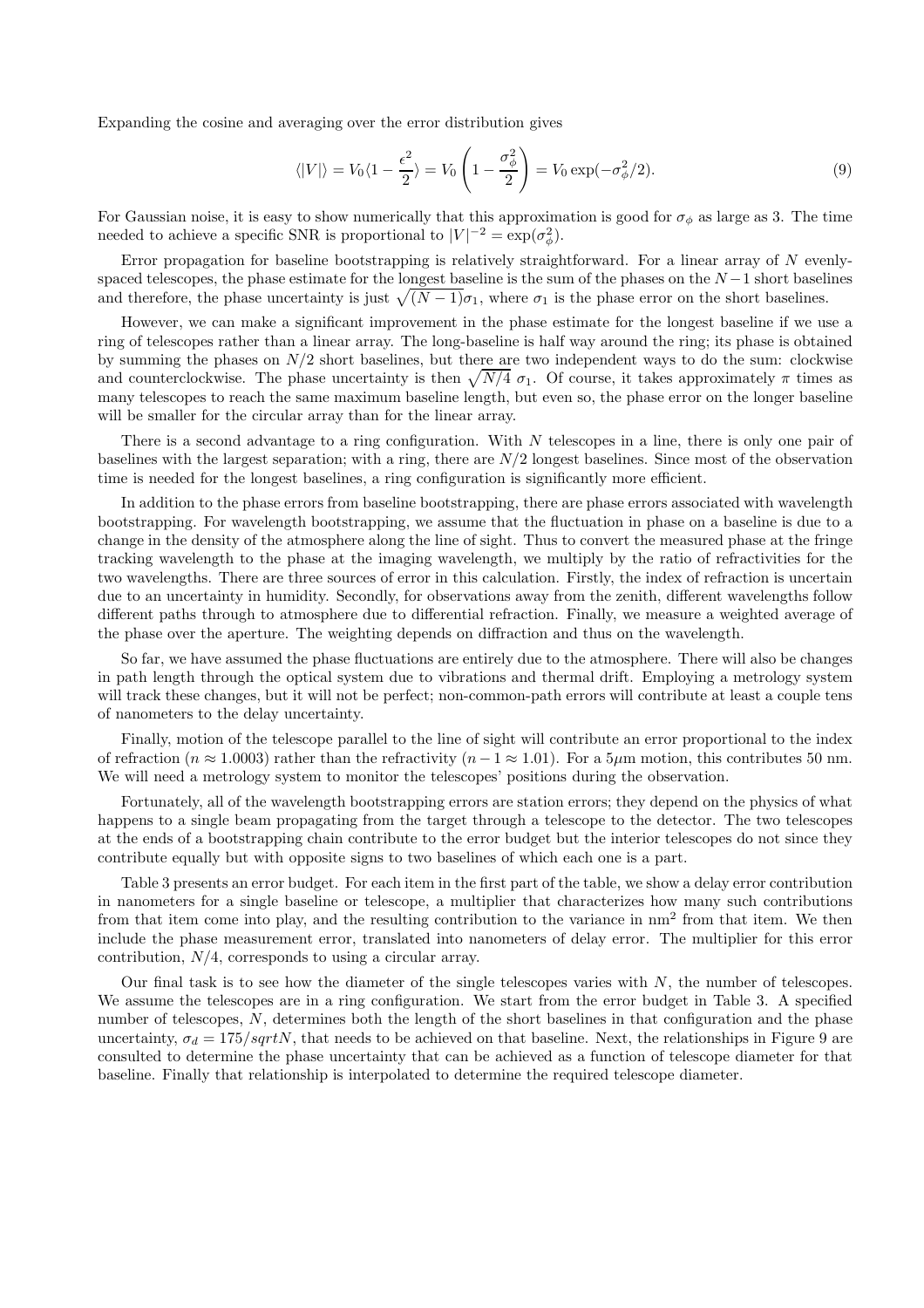|                          | Each                  | Multi-         | Total                  |
|--------------------------|-----------------------|----------------|------------------------|
| <b>Item</b>              | $\sigma(nm)$          | plier          | $\sigma^2$<br>$(nm)^2$ |
| Differential refraction  | 20                    | $\overline{2}$ | 800                    |
| Aperture averaging       | 20                    | $\overline{2}$ | 800                    |
| Humidity variations      | 15                    |                | 225                    |
| Non-common-path errors   | 20                    | $\overline{2}$ | 800                    |
| Telescope motion         | 50                    | $\overline{2}$ | 5000                   |
|                          |                       |                |                        |
| Subtotal                 | 80                    |                | 6400                   |
|                          |                       |                |                        |
| Phase measurement errors | 175<br>$\overline{N}$ | N/4            | 7625                   |
| Total                    | 118                   |                | 14025                  |
|                          |                       |                |                        |
| Time multiplier          | 6.2                   |                |                        |

Table 3. Phase-transfer error budget



 $\lambda = 1.65 \mu m$  low-|V| model  $low$ -counts



Figure 10 The diameter of the telescope needed to bootstrap a circular array of  $N$  telescopes. The maximum baseline (not the diameter of the circle) is 160 meters.

Figure 11 The diameter of the telescope needed to bootstrap a circular array of  $N$  telescopes assuming a system throughput a factor of three smaller than was used to produce Fig. 10 and Table 1.

The red dots in Fig. 10 show the results of the calculation. The scatter about the fitted curve is due to the structure in the low-visibility model and will almost certainly be different for every target.

Finally, we repeat the calculation assuming that the photometric throughput is three times smaller than our original assumptions. The result of that new calculation is shown in Figure 11.

### 6. DISCUSSION

From Fig. 10, we see that 1-meter telescopes should be sufficient. Those telescopes can be reduced to about 0.6 meters if we use a large number of them. For pessimistic throughput, Fig. 11, those diameters increase to 1.5m and 0.9m, respectively.

It is tempting to use this relationship between diameter and number of telescopes,  $N$ , to design a minimumcost array. Before doing so, we must also consider how long it will take to form an image. The observation time is dominated by the time it takes to fill in the outer ring (all the azimuths for the maximum baseline length).